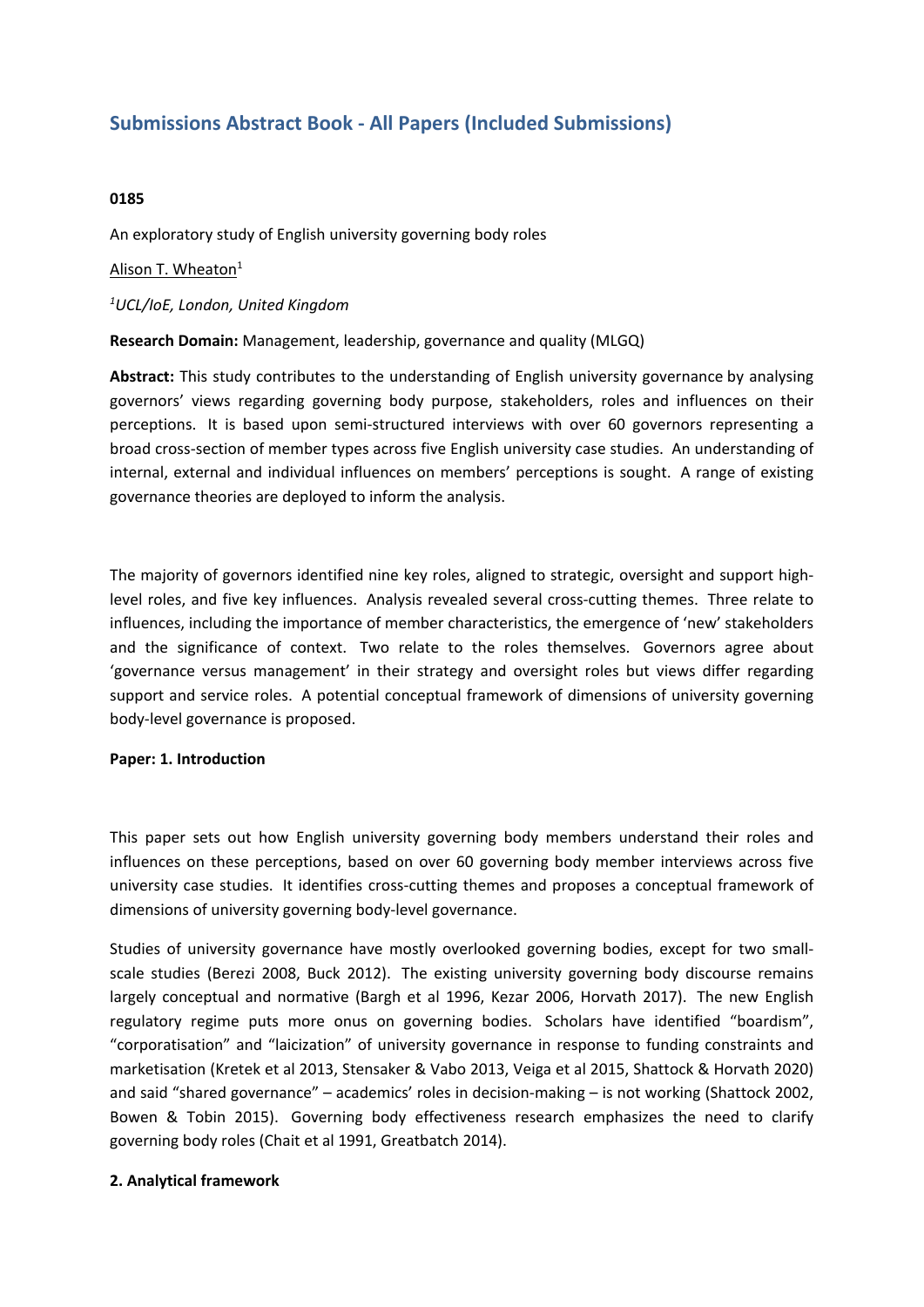My research adopts three high-level role clusters  $-$  strategy, control and service  $-$  for analytical purposes (Zahra & Pearce 1989). It also builds on Hung's (1998) governing body role typology by exploring individual along with internal and external influences. It considers how corporate governance theories might help explain governors' perceptions of governing body roles, as illustrated below (Cornforth 2003).

| Table 1: Potential roles and related theories |  |  |  |
|-----------------------------------------------|--|--|--|
|-----------------------------------------------|--|--|--|

| Potential roles                    | Underlying theories    | <b>Early scholars</b>   |  |
|------------------------------------|------------------------|-------------------------|--|
| Checking compliance                | Agency                 | Fama & Jensen 1983      |  |
| Ratifying decisions/rubberstamping | Managerial hegemony    | Mace 1971               |  |
| Supporting management              | Stewardship            | Donaldson 1990          |  |
| Safeguarding stakeholder interests | Stakeholder            | lFreeman 1984           |  |
| Securing resources                 | Resource dependence    | Pfeffer & Salancik 1978 |  |
| <b>Providing legitimacy</b>        | <b>I</b> Institutional | Selznick 1957           |  |

Source: Hung 1998, Cornforth 2003

# **3. Methodology**

The research is based on case studies across <sup>a</sup> purposive sample of five English university governing bodies, including two Post-1992 and three Pre-1992 universities. 61 governors - 22 internal including all five Vice-Chancellors and <sup>a</sup> range of staff and student members - and 39 external, including all five Chairs from four different sectors and others with <sup>a</sup> range of demographic characteristics and experiences. Semi-structured interviews explored governors' understandings of governing body purpose, stakeholders, roles and influences on their perceptions.

Interviews took place from January to July 2020, with two cases being conducted face-to-face and three remotely due to the pandemic. All further data analysis - iterative coding and thematic analysis - took place from August 2020, with each case study written in turn. I checked the cases for consistency and identified cross-cutting themes.

#### **4. Governing body roles and cross-cutting themes**

The majority of governors across four or more case study universities identified nine key governing body roles: approving strategy; shaping strategy; monitoring the delivery of strategy; agreeing key performance indicators and targets; assuring compliance with legal, regulatory, and funder requirements; identifying risks; understanding the student experience; providing expert advice and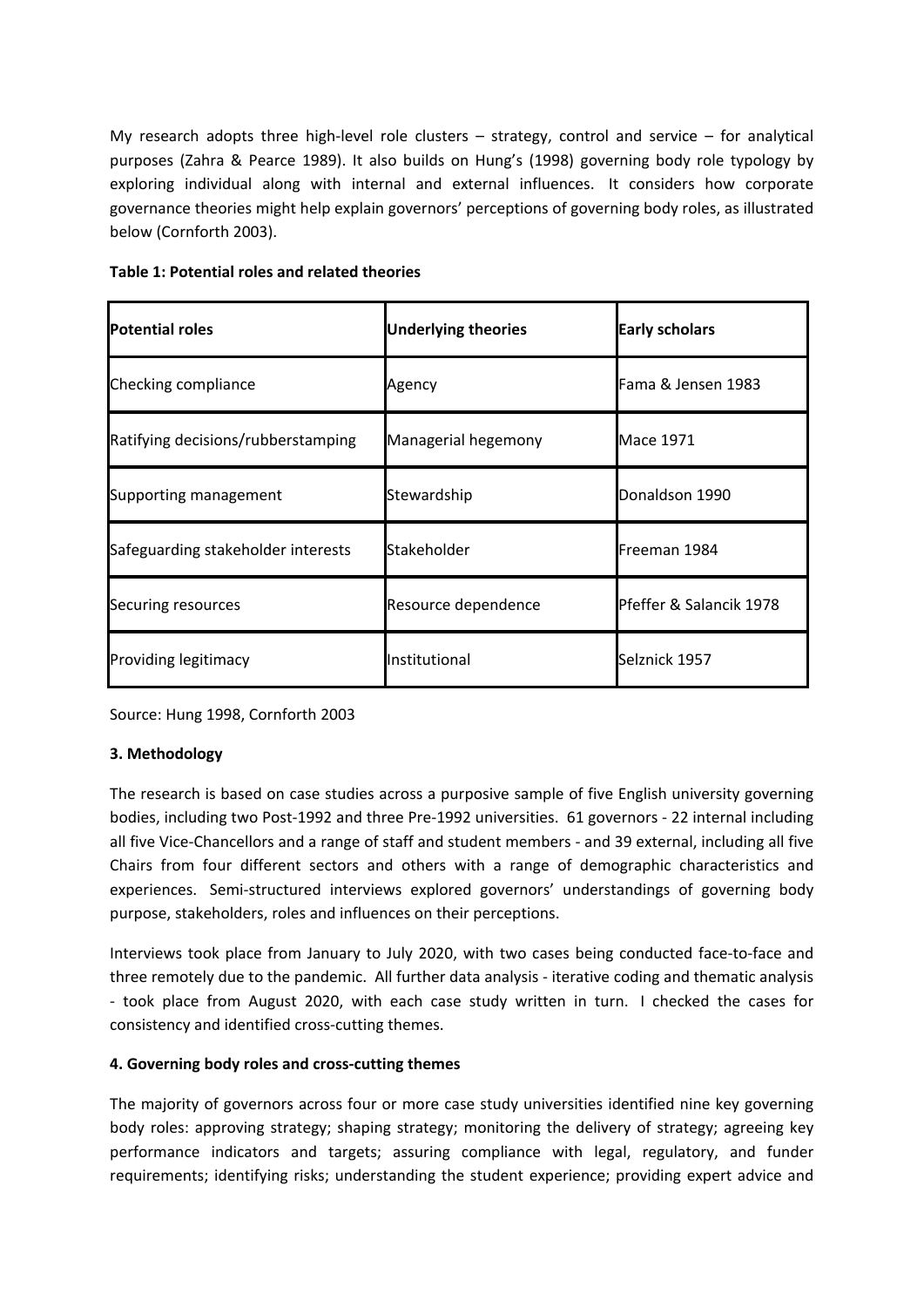acting as <sup>a</sup> 'critical friend'. Governors were least confident about their roles in overseeing academic governance and monitoring the delivery of strategy. Roles mapped to amended clusters of strategy, oversight and support. Governors identified five key influences on their roles: two internal – the Vice-Chancellor's approach and organisational culture; two external – the Office for Students and the introduction of tuition fees; and one individual – their executive and non-executive experiences of governance.

Analysis revealed five cross-cutting themes. Three related to influences on roles – including the relative importance of governing body member characteristics (e.g. sector background and gender) compared to governing body composition (e.g. size and membership); the emergence of 'new' governing body stakeholders, including students and the Office for Students; and the significance of environmental and institutional contextual considerations. Two related to the roles themselves. Governors largely agreed about their strategy and oversight roles, consistent with agency theory, with the governing body responsible for 'governance', that is decision control (approving and monitoring) and the Executive responsible for 'management', that is decision management (initiating and implementing). Governors identified <sup>a</sup> third group of internally-focussed support roles, consistent with stewardship theory, as opposed to externally-focussed service roles, consistent with resource dependency theory, found in other governing body research.

Three dimensions of university governing body-level governance are proposed. The degree of integration relates to the general scope of the governing body work, and specifically, in the areas of strategy, oversight and support. The nature of involvement relates to the Vice-Chancellor's approach and the governing body members' capacity and capability. The level of legitimacy pertains to key stakeholder perceptions regarding the governing body in the context of wider institutional governance. A range of indicators are proposed for each.

#### **References: References**

Bargh, C., Scott P., et al. (1996). *Governing universities: Changing the culture?* Buckingham: SRHE & OUP.

Berezi, G. M. (2008). *Governance in Higher Education: A comparative study of English and Scottish University governing bodies*. PhD thesis, University of Bristol, Bristol.

Bowen, W. and Tobin, E. (2015) *Locus of Authority. The Evolution of Faculty Roles in the Governance of Higher Education*. Princeton: Ithaka and Princeton University Press.

Buck, D. (2013). *Higher Education Governance in England: Governing Body Members' Perceptions of Their Roles and the Effectiveness of Their Governing Bodies*. PhD thesis. The Open University.

Cornforth, C (Ed) (2003). *The Governance of Public and Non-Profit Organisations*, London: Routledge.

Donaldson, L. (1990). The Ethereal Hand: Organizational Economics and Management Theory. *The Academy of Management Review*, 15(3), 369-381.

Fama, E. & Jensen, M. (1983). Separation of Ownership and Control. *Journal of Law and Economics*, XXVI, 1-31.